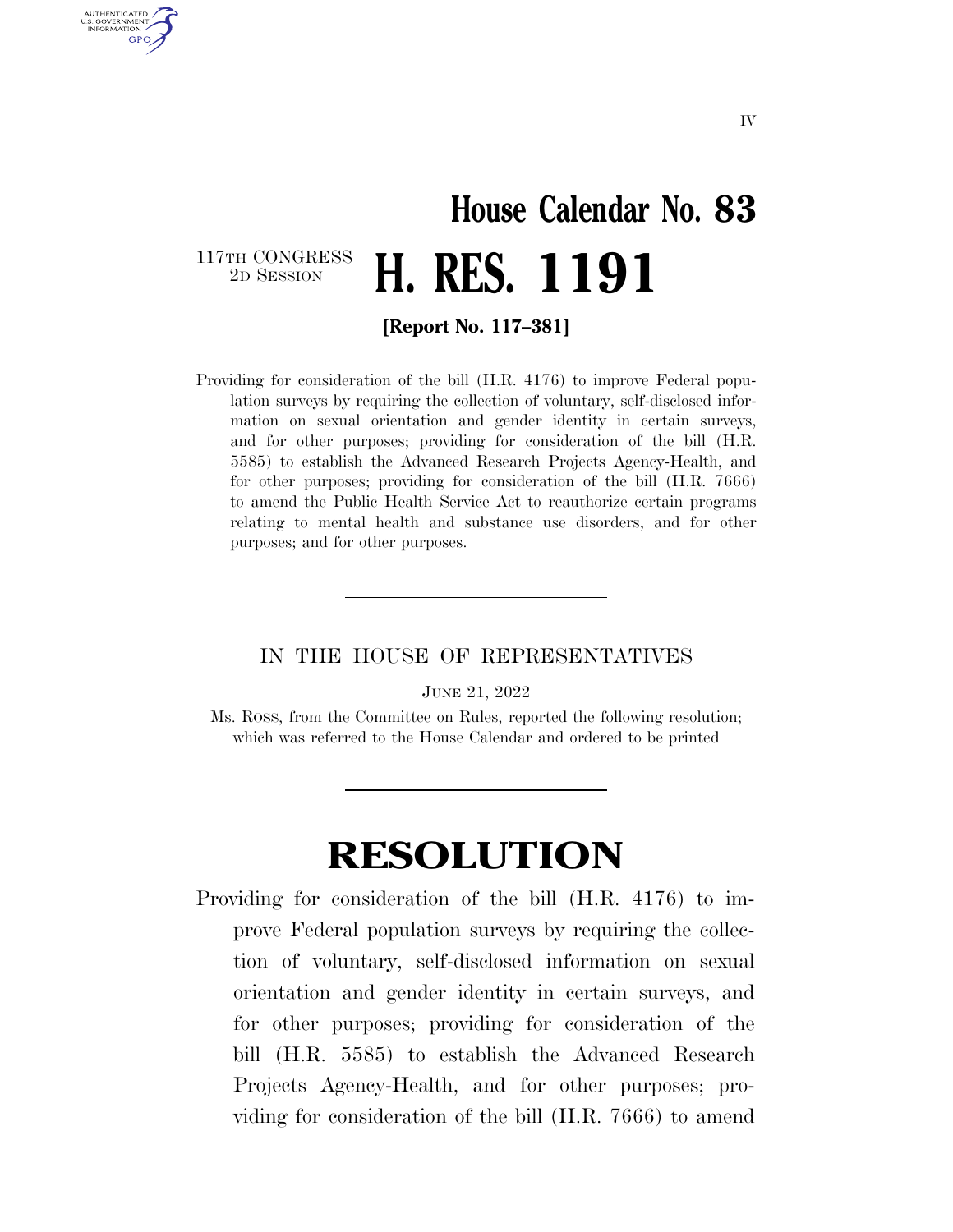the Public Health Service Act to reauthorize certain programs relating to mental health and substance use disorders, and for other purposes; and for other purposes.

 *Resolved,* That upon adoption of this resolution it shall be in order to consider in the House the bill (H.R. 4176) to improve Federal population surveys by requiring the collection of voluntary, self-disclosed information on sexual orientation and gender identity in certain surveys, and for other purposes. All points of order against consid- eration of the bill are waived. In lieu of the amendment in the nature of a substitute recommended by the Com- mittee on Oversight and Reform now printed in the bill, an amendment in the nature of a substitute consisting of the text of Rules Committee Print 117–52, modified by the amendment printed in part A of the report of the Com- mittee on Rules accompanying this resolution, shall be considered as adopted. The bill, as amended, shall be con- sidered as read. All points of order against provisions in the bill, as amended, are waived. The previous question shall be considered as ordered on the bill, as amended, and on any further amendment thereto, to final passage without intervening motion except: (1) one hour of debate equally divided and controlled by the chair and ranking minority member of the Committee on Oversight and Re-form or their respective designees; (2) the further amend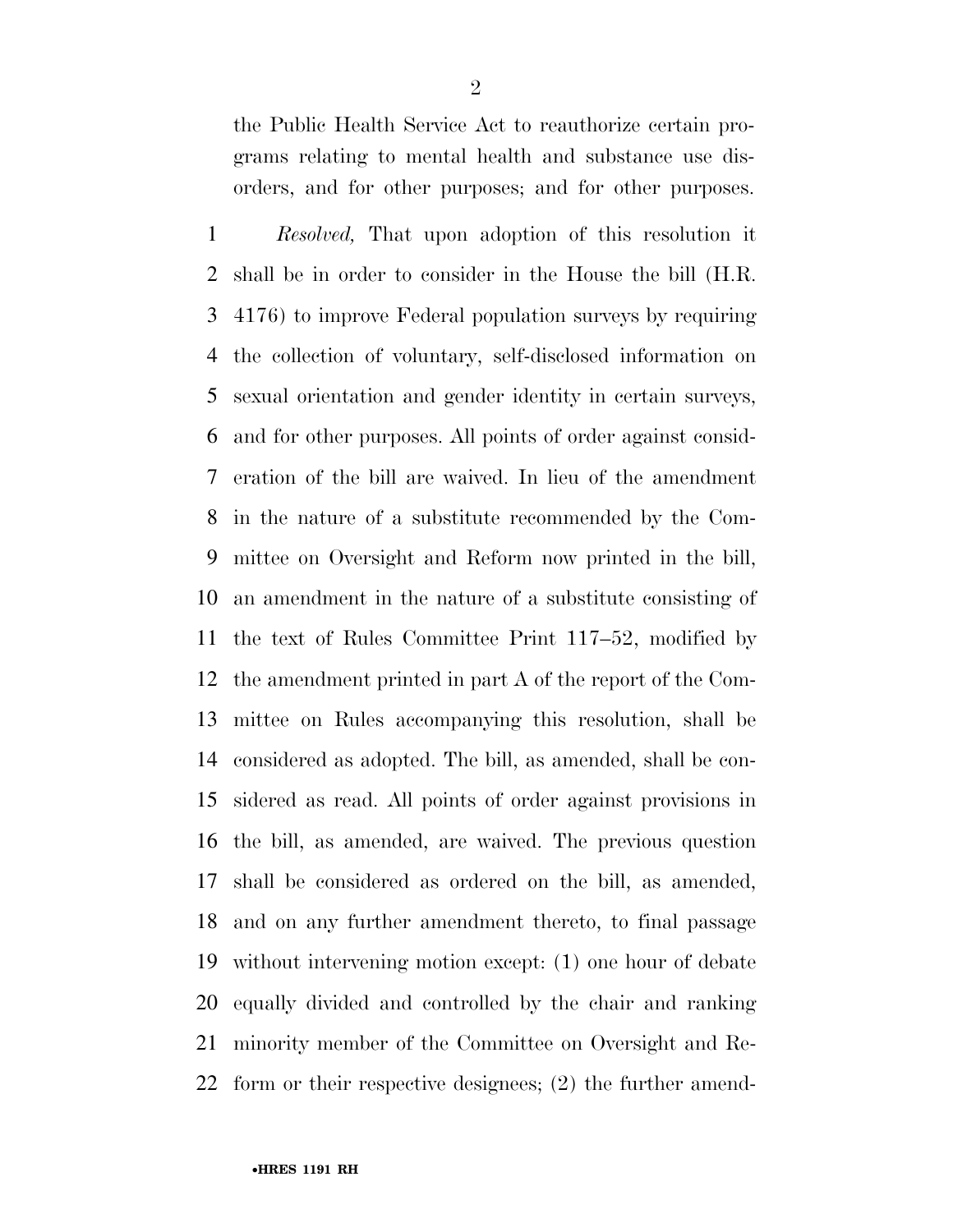ments described in section 2 of this resolution; and (3) one motion to recommit.

 SEC. 2. After debate pursuant to the first section of this resolution, each further amendment printed in part B of the report of the Committee on Rules shall be consid- ered only in the order printed in the report, may be offered only by a Member designated in the report, shall be con- sidered as read, shall be debatable for the time specified in the report equally divided and controlled by the pro- ponent and an opponent, may be withdrawn by the pro- ponent at any time before the question is put thereon, shall not be subject to amendment, and shall not be sub- ject to a demand for division of the question. All points of order against the further amendments printed in part B of the report of the Committee on Rules are waived. SEC. 3. Upon adoption of this resolution it shall be in order to consider in the House the bill (H.R. 5585) to establish the Advanced Research Projects Agency- Health, and for other purposes. All points of order against consideration of the bill are waived. The amendment in the nature of a substitute recommended by the Committee on Energy and Commerce now printed in the bill shall be considered as adopted. The bill, as amended, shall be con- sidered as read. All points of order against provisions in the bill, as amended, are waived. The previous question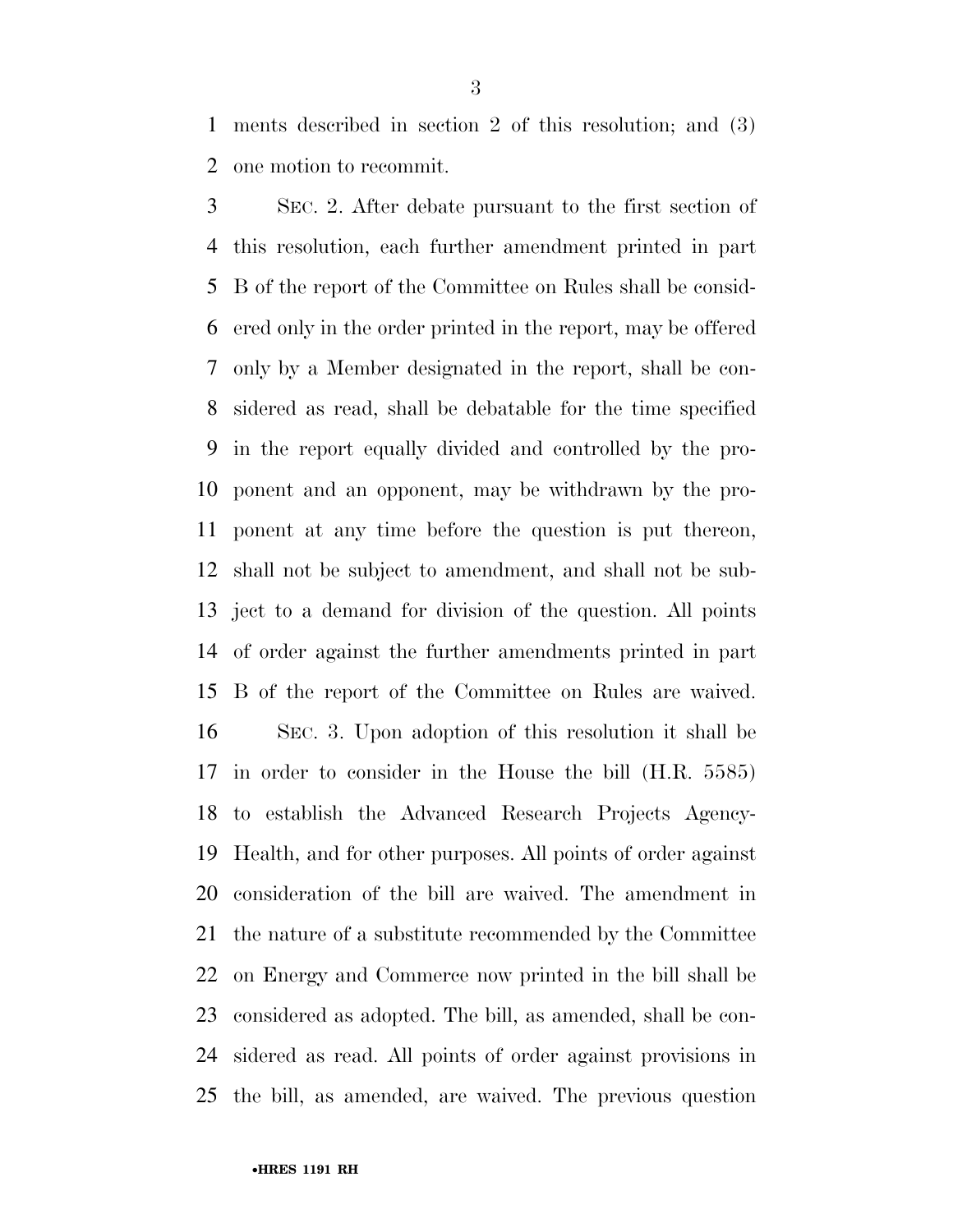shall be considered as ordered on the bill, as amended, and on any amendment thereto, to final passage without intervening motion except: (1) one hour of debate equally divided and controlled by the chair and ranking minority member of the Committee on Energy and Commerce or their respective designees; (2) the further amendment printed in part C of the report of the Committee on Rules accompanying this resolution, if offered by the Member designated in the report, which shall be in order without intervention of any point of order, shall be considered as read, shall be separately debatable for the time specified in the report equally divided and controlled by the pro- ponent and an opponent, and shall not be subject to a demand for division of the question; and (3) one motion to recommit.

 SEC. 4. Upon adoption of this resolution it shall be in order to consider in the House the bill (H.R. 7666) to amend the Public Health Service Act to reauthorize cer- tain programs relating to mental health and substance use disorders, and for other purposes. All points of order against consideration of the bill are waived. In lieu of the amendment in the nature of a substitute recommended by the Committee on Energy and Commerce now printed in the bill, an amendment in the nature of a substitute con-sisting of the text of Rules Committee Print 117–51,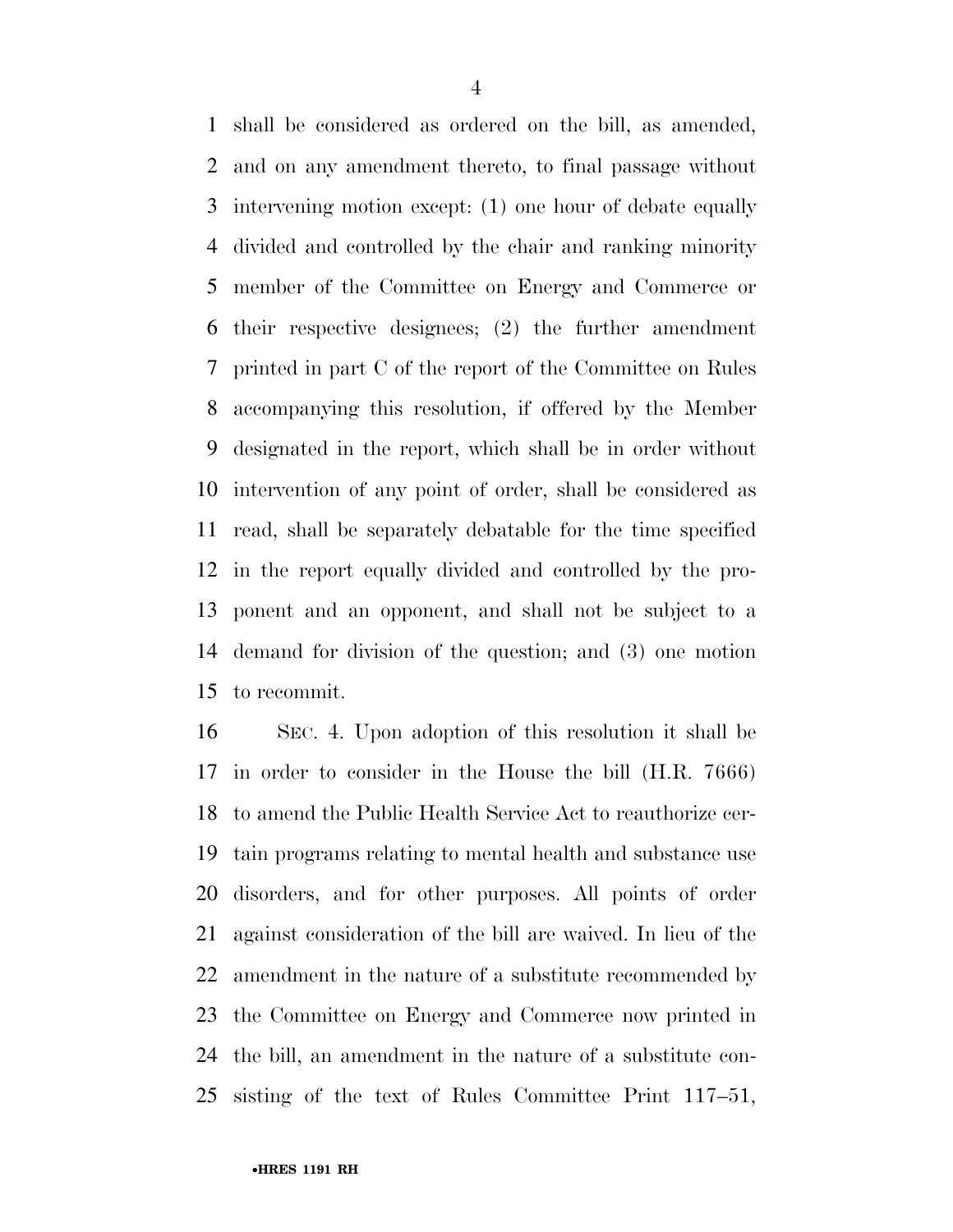modified by the amendment printed in part D of the re- port of the Committee on Rules accompanying this resolu- tion, shall be considered as adopted. The bill, as amended, shall be considered as read. All points of order against provisions in the bill, as amended, are waived. The pre- vious question shall be considered as ordered on the bill, as amended, and on any further amendment thereto, to final passage without intervening motion except: (1) one hour of debate equally divided and controlled by the chair and ranking minority member of the Committee on En- ergy and Commerce or their respective designees; (2) the further amendments described in section 5 of this resolu- tion; (3) the amendments en bloc described in section 6 of this resolution; and (4) one motion to recommit.

 SEC. 5. After debate pursuant to section 4 of this resolution, each further amendment printed in part E of the report of the Committee on Rules not earlier consid- ered as part of amendments en bloc pursuant to section 6 of this resolution shall be considered only in the order printed in the report, may be offered only by a Member designated in the report, shall be considered as read, shall be debatable for the time specified in the report equally divided and controlled by the proponent and an opponent, may be withdrawn by the proponent at any time before the question is put thereon, shall not be subject to amend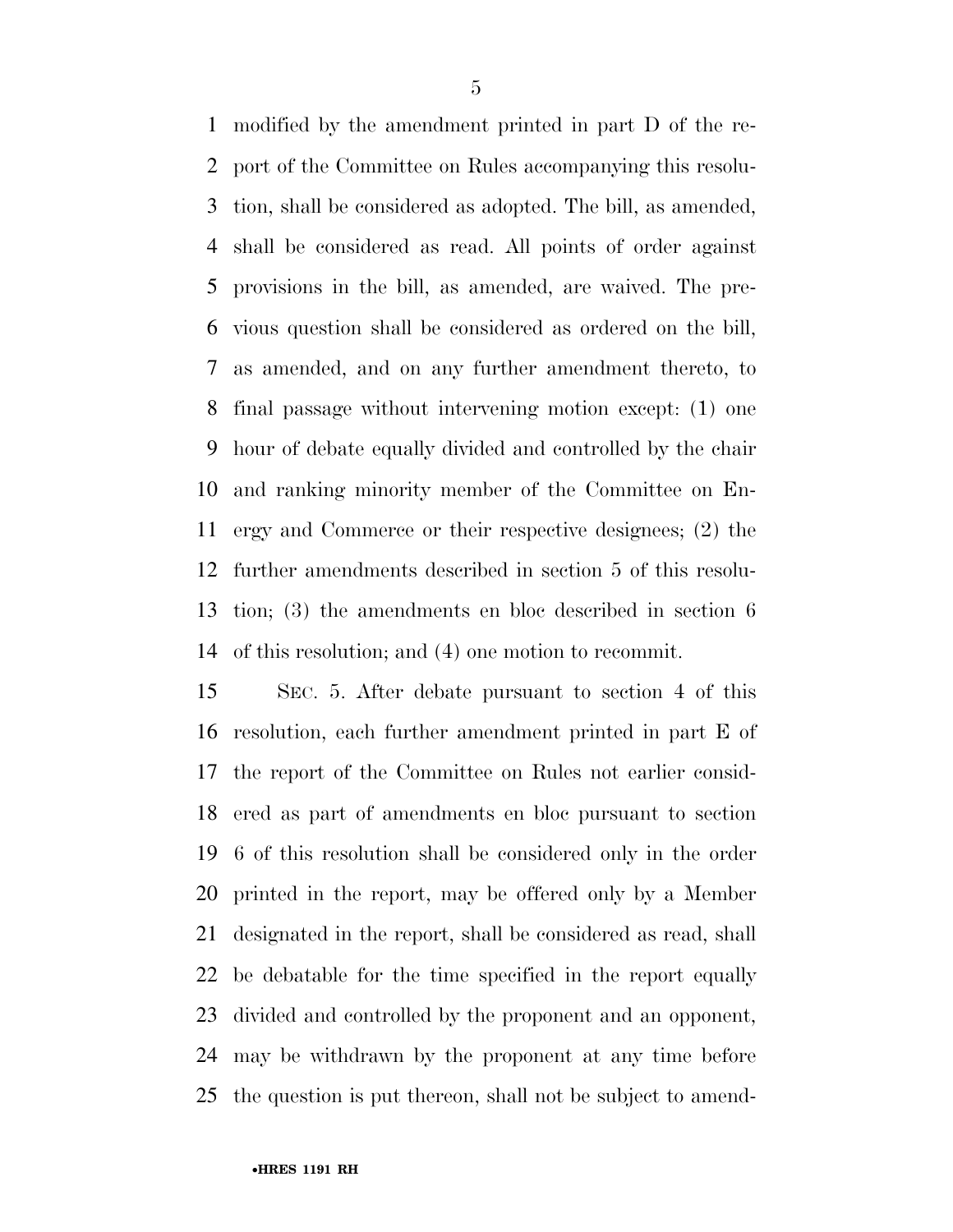ment, and shall not be subject to a demand for division of the question.

 SEC. 6. It shall be in order at any time after debate pursuant to section 4 of this resolution for the chair of the Committee on Energy and Commerce or his designee to offer amendments en bloc consisting of further amend- ments printed in part E of the report of the Committee on Rules accompanying this resolution not earlier disposed of. Amendments en bloc offered pursuant to this section shall be considered as read, shall be debatable for 20 min- utes equally divided and controlled by the chair and rank- ing minority member of the Committee on Energy and Commerce or their respective designees, shall not be sub- ject to amendment, and shall not be subject to a demand for division of the question.

 SEC. 7. All points of order against the further amend- ments printed in part E of the report of the Committee on Rules or amendments en bloc described in section 6 of this resolution are waived.

 SEC. 8. House Resolution 188, agreed to March 8, 2021 (as most recently amended by House Resolution 1170, agreed to June 14, 2022), is amended by striking ''June 22, 2022'' each place it appears and inserting (in each instance) ''July 13, 2022''.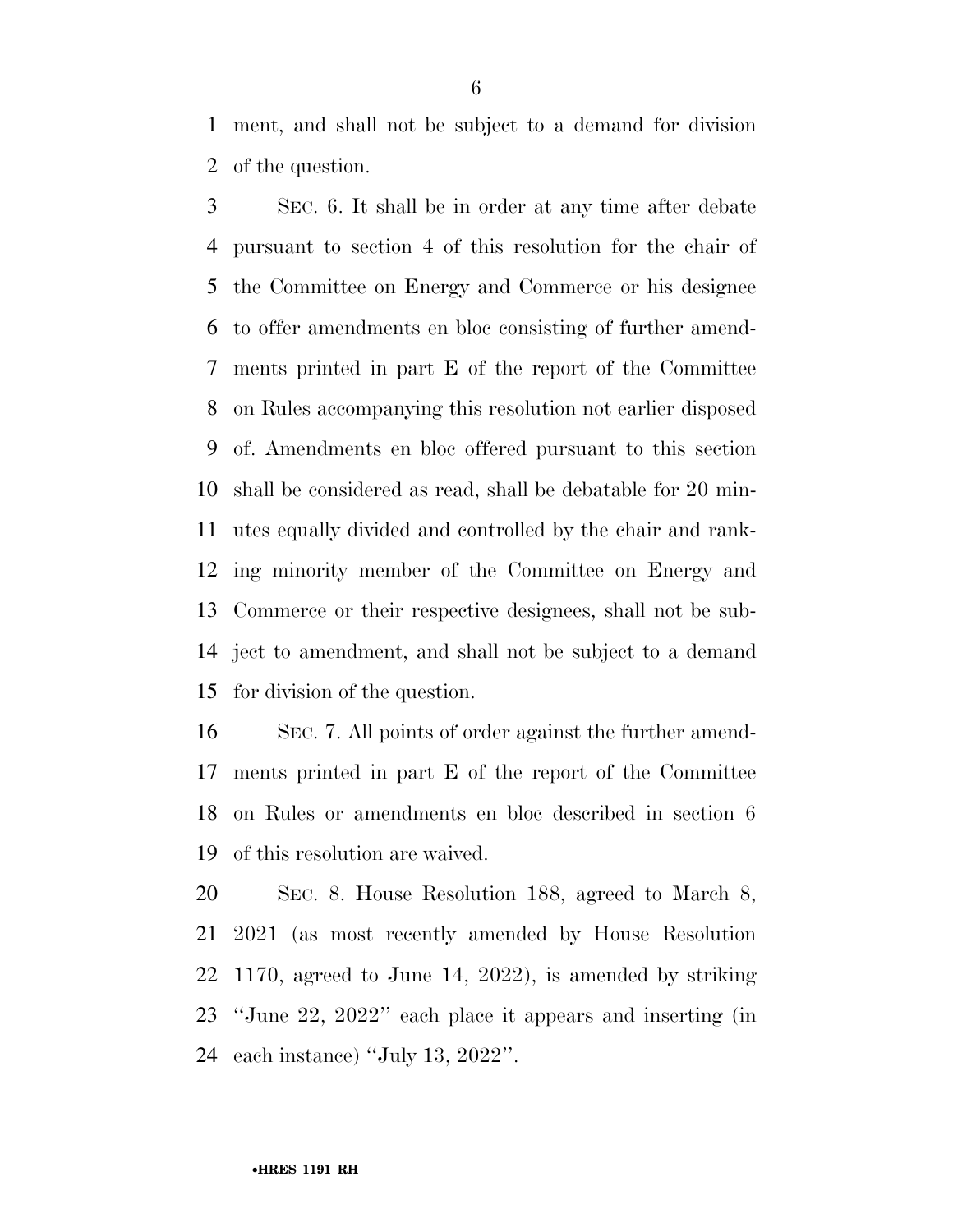SEC. 9. Notwithstanding clause 8 of rule XX, further proceedings on a vote by the yeas and nays on the question of adoption of a motion that the House suspend the rules offered on the legislative day of June 21, 2022, June 22, 2022, June 23, 2022, or June 24, 2022, may be postponed through the legislative day of July 15, 2022.